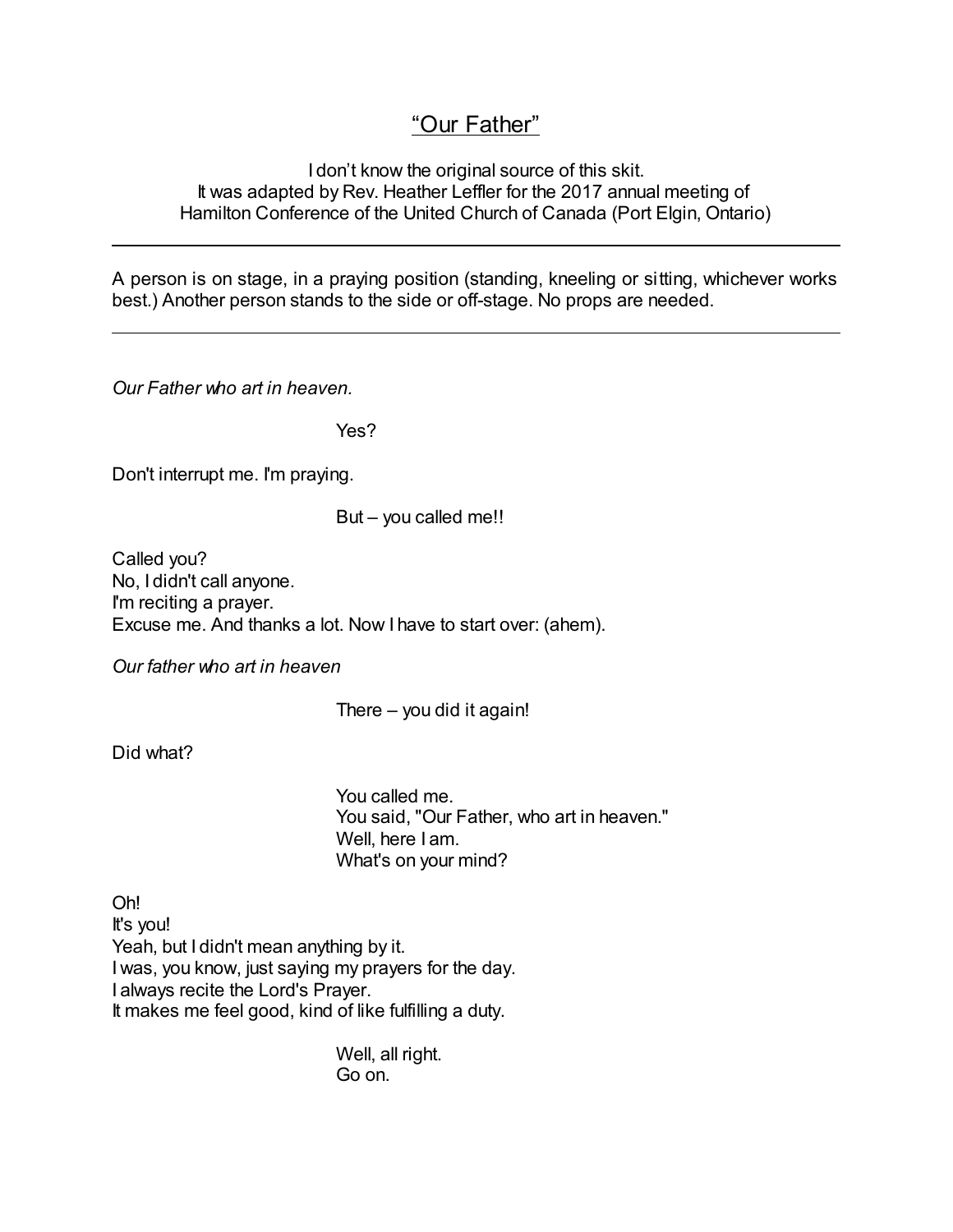Okay.

*Hallowed be thy name ...*

Hold it right there! What do you mean by that?

By what?

Hallowed.

It means, ummmm, it means ... Good grief, I don't know what it means. How in the world should I know? It's just a part of the prayer.

By the way, what does "hallowed" mean?

It means honoured, holy and wonderful.

Hey, that makes sense. I never thought about what 'hallowed' meant before. Thanks.

*Thy kingdom come, thy will be done, on earth as it is in heaven.*

Do you really mean that?

Sure, why not?

What are you doing about it?

Doing? Why, nothing, I guess. I just think it would be kind of neat if you got control of everything down here like you have up there. We're kinda of in a mess down here you know.

Yes, I know; but, have I got control of you?

Well, I go to church.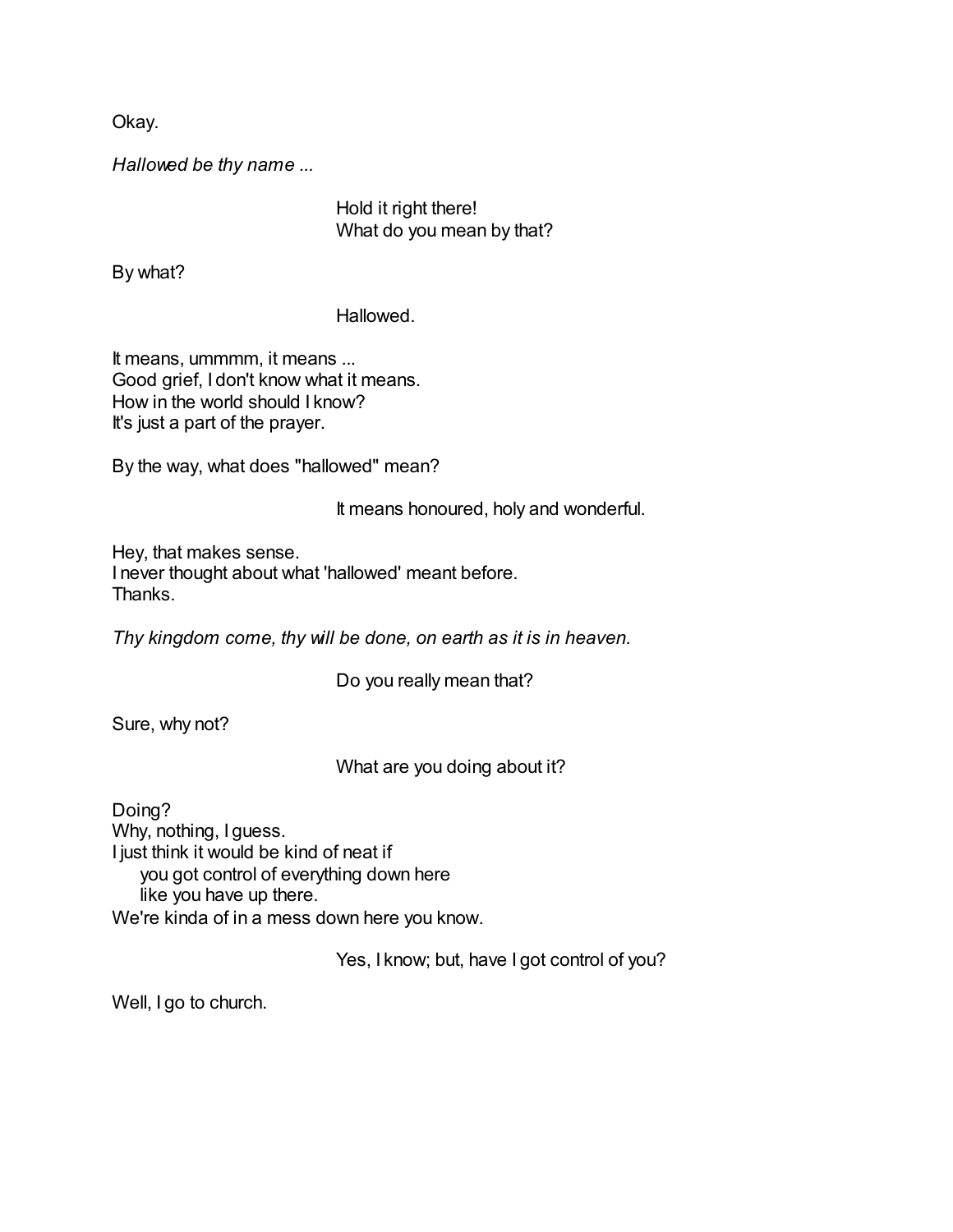That isn't what I asked you. What about your bad temper? You've really got a problem there, you know. And then there's the way you spend your money – all on yourself. And what about the kind of videos and movies you watch?

Now hold on just a minute! Stop picking on me! I'm just as good as some of those other people at church!

> Excuse me. I thought you were praying for my will to be done. If that is to happen, it will have to start with the ones who are praying for it. Like you – for example.

Oh, all right.

I guess I do have a bad temper

and I could be a better steward with my money and time.

Now that you mention it,

I could probably name some other places in my life that I could make some improvements.

So could I.

Oh yeah.

Well I haven't thought about it very much until now,

but I really would like to cut out some of those things from my live. I would like to, you know, really be free.

> Good. Now we're getting somewhere. We'll work together – you and I. I'm pleased!

Look, Lord, if you don't mind, Ireally need to finish up here. This prayer is taking a lot longer than it usually does.

Well then, by all means, continue!

*Give us this day, our daily bread.*

Bread is okay. You're could cut out some of the desserts and junk food.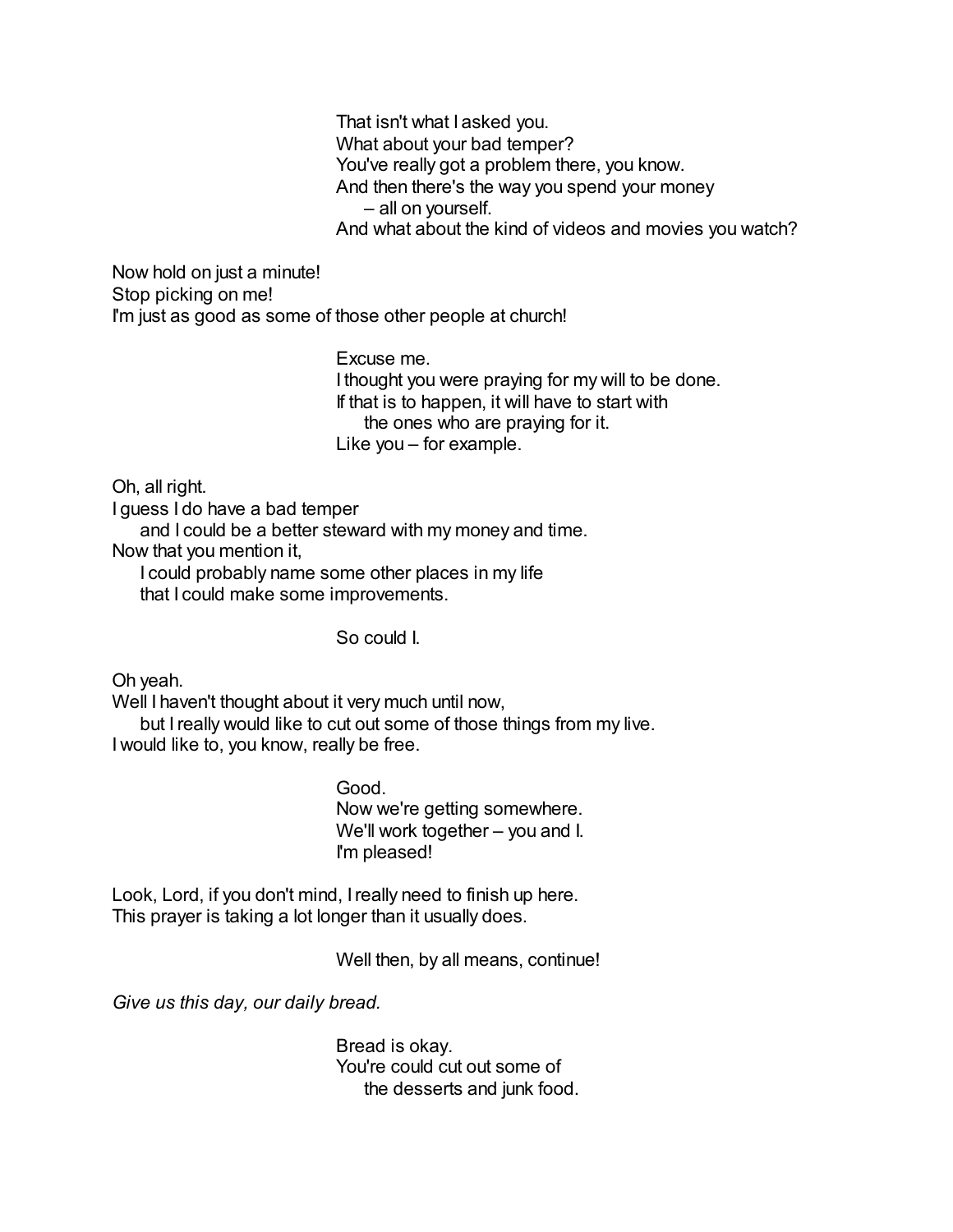Hey, wait a minute! What is this? Here I am doing my religious duty, and all of a sudden you break in and remind me of all my faults and bad habits.

> Praying can be a dangerous thing. It can change your life. You just might get what you ask for. Remember, you called me – and here I am. It's too late to stop now, so keep praying.

...pause...

Well, go on.

Ummmm, I'm scared to.

Scared? Of what?

I know what you'll say next.

Try me.

*Forgive us our sins, as we forgive those who sin against us.*

What about Linda?

See! I knew it! I knew you would bring her up! Why should I forgive her, God? She's told lies about me, and spread stories. I want to get even with her not forgive her!

> But – your prayer – what about your prayer and forgiveness?

I didn't – ummmm, mean it.

Well, at least you're honest. But, it's quite a load carrying around all that bitterness and resentment, isn't it?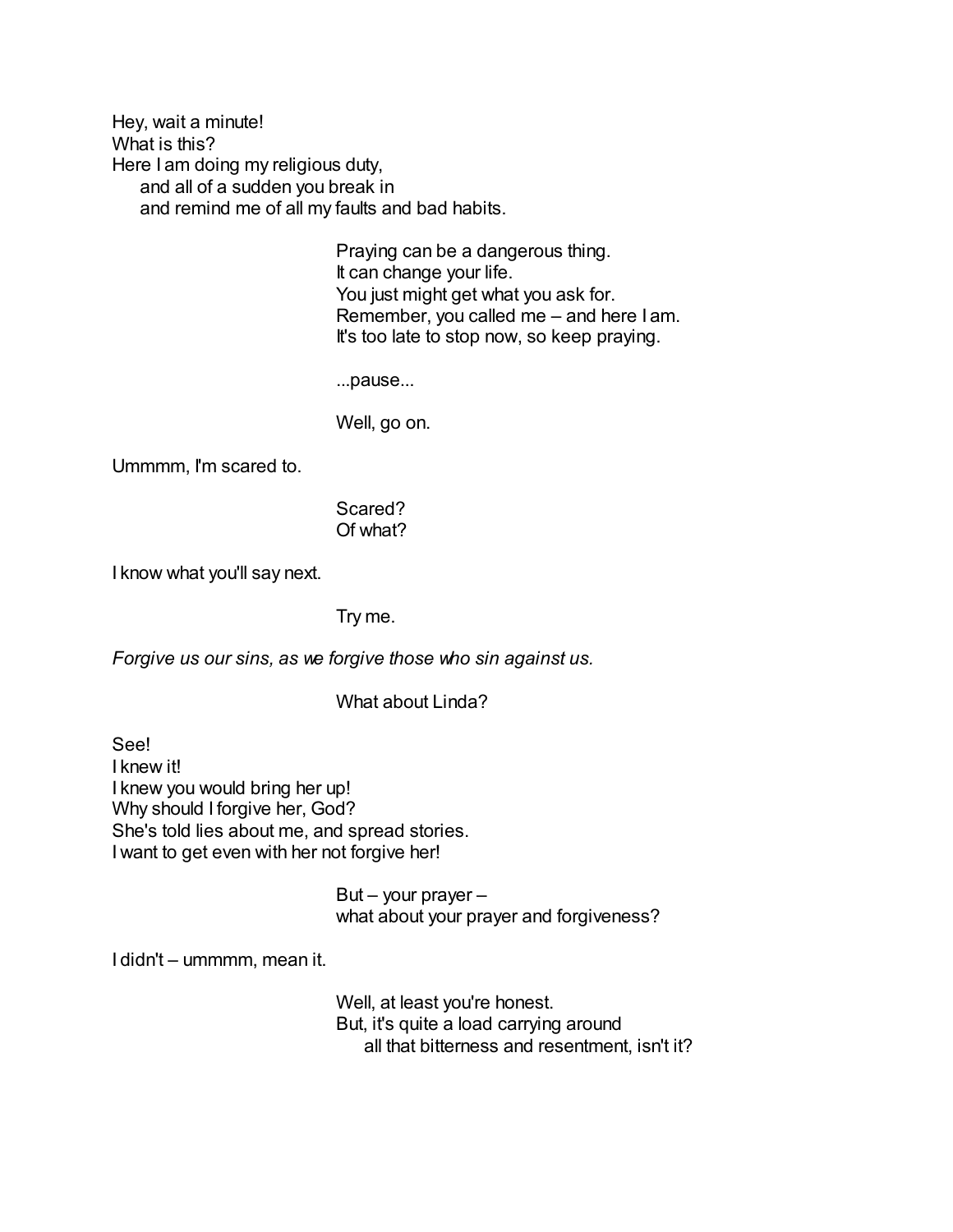Yes, but I'll feel better as soon as I get even with her. Boy, have I got some plans for her. She'll wish she had never been born!

> No, you won't feel any better. In fact, you'll feel worse. You know how unhappy you've been. Well, I can change that.

You can? How?

> Forgive Linda. Then, I'll forgive you; and the hate and sin will be Linda's problem – not yours. You will have settled the problem as far as you are concerned.

You know, you're right. You always are and I want to be right with you. Oh okay ... All right ... I forgive her. I forgive Linda.

> There now! How do you feel?

Hmmmm. Well, not bad. Not bad at all! I feel pretty good! In fact, I don't think I'll be all up-tight tonight when I go to bed. I haven't been getting much rest, you know.

> Yes, I know. But, you're not through with your prayer yet, are you? Go on.

Oh, all right.

*And lead us not into temptation, but deliver us from evil.*